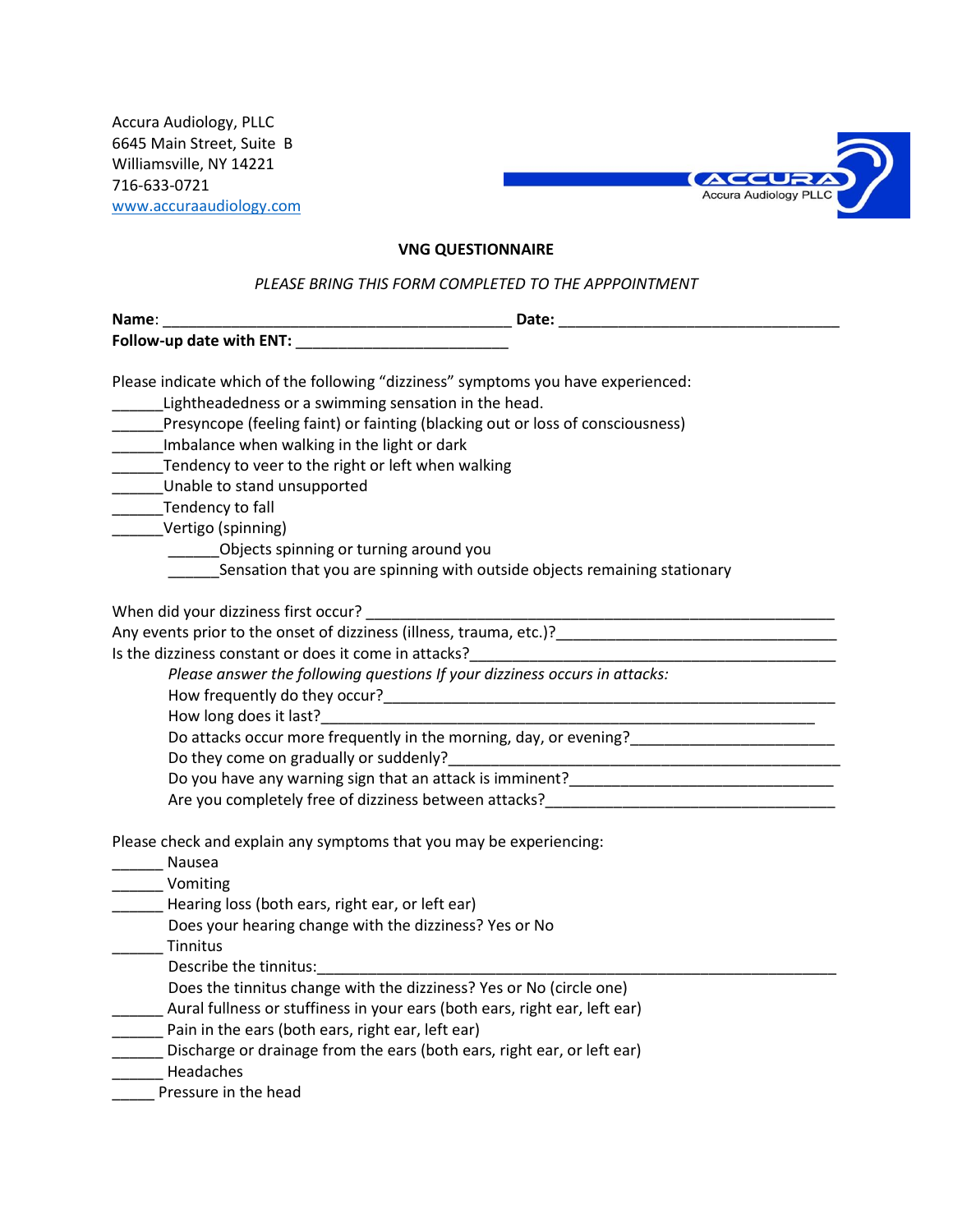- **\_\_\_\_\_** Pain in the neck or shoulders
- \_\_\_\_\_\_ Neck mobility issues
- \_\_\_\_\_ Severe back issues
- \_\_\_\_\_ Tingling in the fingers or toes
- **\_\_\_\_\_\_** Tingling around the mouth
- \_\_\_\_\_ Double vision
- \_\_\_\_\_ Blurred vision
- \_\_\_\_\_ Blindness
- \_\_\_\_\_ Numbness of the face or extremities
- \_\_\_\_\_ Weakness in the arms or legs
- \_\_\_\_\_ Confusion or loss of consciousness
- \_\_\_\_\_ Difficulty with speech
- \_\_\_\_\_ Difficulty with swallowing

Please explain if symptoms are provoked with any of the following:

| Does a change in body position trigger the dizziness?                   |  |  |
|-------------------------------------------------------------------------|--|--|
| Does a change in head position trigger the dizziness?                   |  |  |
| Do you become dizzy when you bend your head forward or backward?        |  |  |
| Do you become dizzy when you roll over in bed to the right or left?     |  |  |
| Do you become dizzy when you cough? Sneeze? Or during a bowel movement? |  |  |
| Do you know of any possible causes for your dizziness?                  |  |  |
| Does anything make your dizziness better?                               |  |  |
| Do loud sounds trigger your dizziness?                                  |  |  |
| Do bright lights cause you to feel light-headed or dizzy?               |  |  |

Please mark if any of the following make your dizziness worse:

| Fatigue                                                                                                        |  |
|----------------------------------------------------------------------------------------------------------------|--|
| Exertion                                                                                                       |  |
| Hunger                                                                                                         |  |
| Menstrual period                                                                                               |  |
| <b>Stress</b>                                                                                                  |  |
| <b>Emotional upset</b>                                                                                         |  |
| Alcohol                                                                                                        |  |
| Caffeine                                                                                                       |  |
| Allergies                                                                                                      |  |
|                                                                                                                |  |
| <b>Medical History</b>                                                                                         |  |
|                                                                                                                |  |
|                                                                                                                |  |
|                                                                                                                |  |
|                                                                                                                |  |
|                                                                                                                |  |
| Have you ever taken medication for your dizziness? [198] [198] [198] [198] [198] [198] [198] [198] [198] [198] |  |
|                                                                                                                |  |
| Is there a family history of ear disease, neurological disease, or migraines? ______________________           |  |
| Do you have any of the following medical conditions:                                                           |  |
| <b>Diabetes</b>                                                                                                |  |

\_\_\_\_\_\_ Heart disease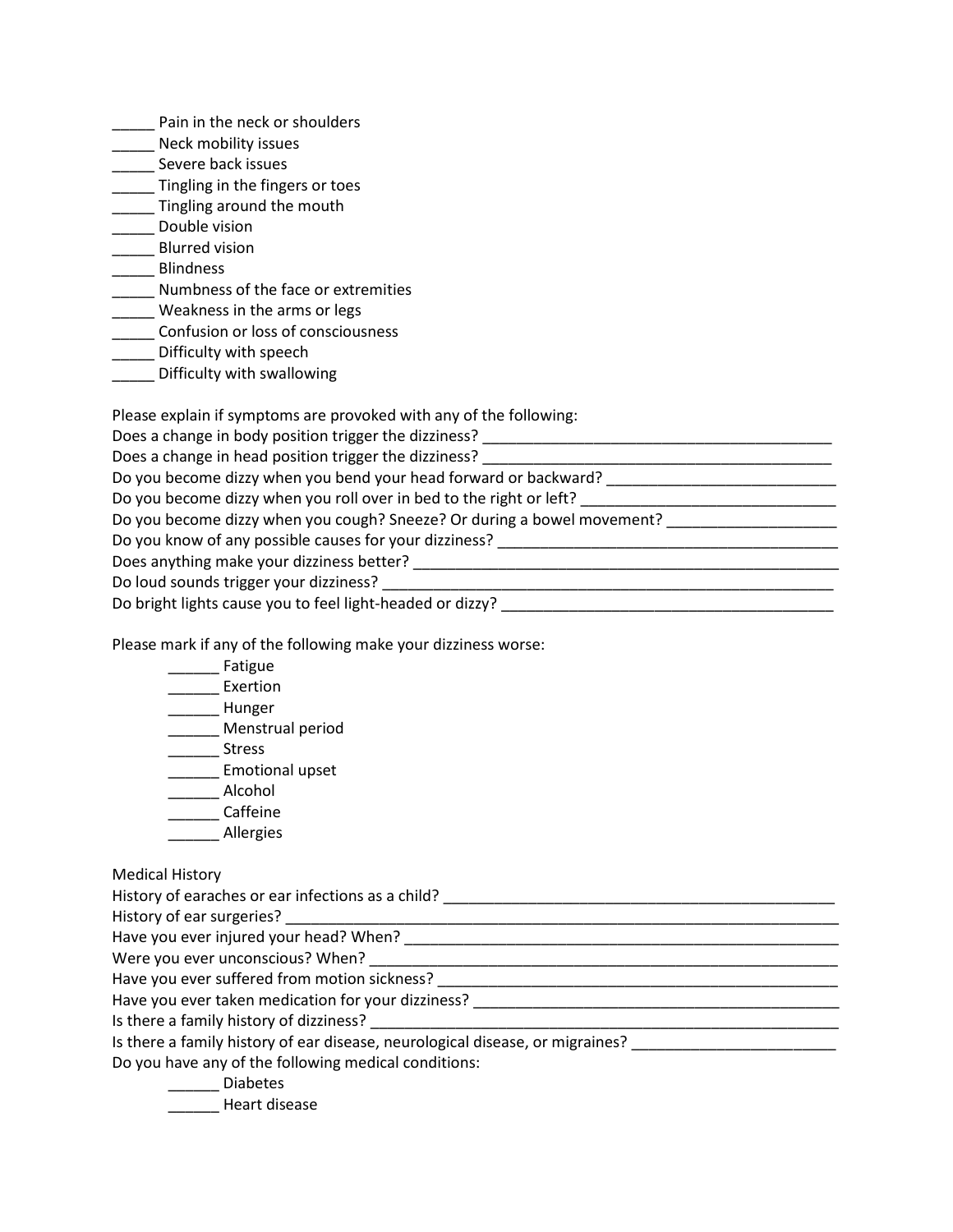- \_\_\_\_\_\_ High blood pressure
- \_\_\_\_\_\_ Thyroid disease
- \_\_\_\_\_\_ Migraines
- \_\_\_\_\_\_ Cancer

Current Medications – Please list all prescriptions, over the counter medicines, and nutritional supplements (herbal, vitamin, or dietary) that you are currently taking. If you have a list already, please provide to the receptionist and we will make a copy for our records.

| <b>Name of Medication</b> | Dosage & Frequency | Route of Adminstration (oral, IV, etc.) |
|---------------------------|--------------------|-----------------------------------------|
|                           |                    |                                         |
|                           |                    |                                         |
|                           |                    |                                         |
|                           |                    |                                         |
|                           |                    |                                         |
|                           |                    |                                         |
|                           |                    |                                         |
|                           |                    |                                         |
|                           |                    |                                         |
|                           |                    |                                         |
|                           |                    |                                         |
|                           |                    |                                         |
|                           |                    |                                         |
|                           |                    |                                         |
|                           |                    |                                         |
|                           |                    |                                         |
|                           |                    |                                         |
|                           |                    |                                         |
|                           |                    |                                         |
|                           |                    |                                         |
|                           |                    |                                         |
|                           |                    |                                         |
|                           |                    |                                         |
|                           |                    |                                         |
|                           |                    |                                         |
|                           |                    |                                         |
|                           |                    |                                         |
|                           |                    |                                         |
|                           |                    |                                         |
|                           |                    |                                         |
|                           |                    |                                         |
|                           |                    |                                         |